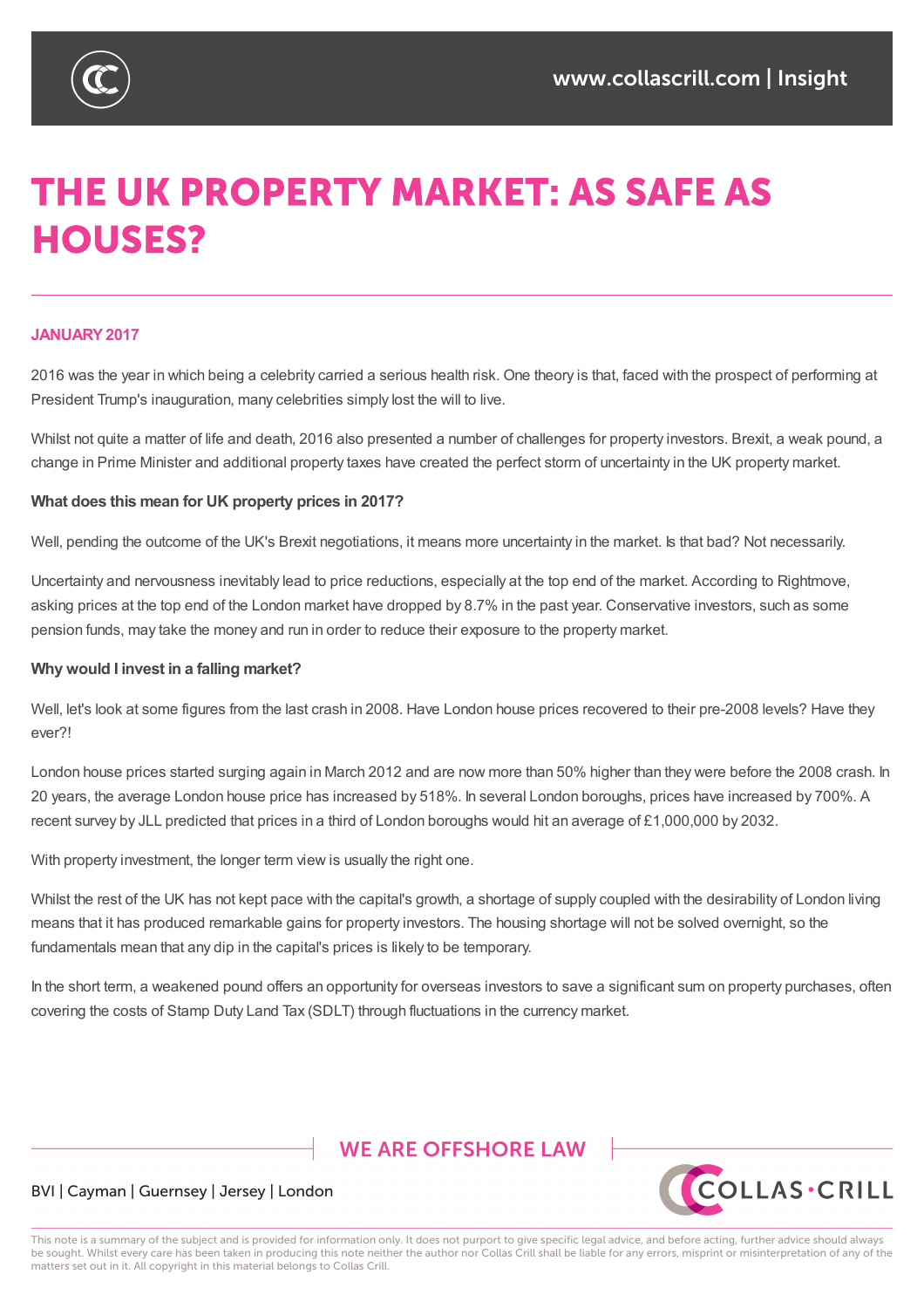

#### **Hasn't the increase in tax killed residential investment?**

In 2016, buy to let investors saw an increase of 3% on SDLT payable on the purchase of a second residence. That said, some of the price adjustments in the housing market indicate that sellers are absorbing at least part of these costs by accepting lower offers.

Whilst SDLT rates for companies are higher, there are exemptions from the higher rates of tax. For example, on a purchase of a £500,000 residential property by a company, the highest rate of SDLT can be reduced where the property is being purchased in the course of a property rental business or by property developers or traders.

Also, where part of a residential property is used for a non-residential use (such as a shop below a flat or as agricultural land) the property qualifies for much lower commercial rates of SDLT. For example, on a property being purchased for £1,000,000, the SDLT payable on a mixed use investment would be £39,500 instead of £73,750 on a pure residential purchase. Therefore, there may be opportunities to invest in residential property but also minimise your SDLT liability.

Whilst residential investors using offshore structures also have to pay the Annual Tax on Enveloped Dwellings (ATED) on properties valued at over £500,000, there are exemptions for properties which are being developed for resale.

#### **How about the commercial market?**

Given the uncertainty and increased costs in the residential market, we are seeing many investors turn to commercial property in 2017. There is strong demand beyond London for solid investments which are underpinned by good tenants and attractive yields. The illustration above demonstrates that SDLT rates on commercial property tend to be much lower than on residential investments and, of course, there is no ATED or IHT to pay on commercial property.

In terms of prospects for 2017, CBRE predicts a challenging year for retailers but another robust performance from the industrial sector. There is some uncertainty around the office sector, given the possibility of weaker employment growth. For office investments, location and quality are expected to be the key drivers for growth. CBRE predicts that student accommodation, particularly in towns without adequate supply, will be strong.

Therefore, there is no "one size fits all" outlook for the commercial property market. As well as studying a tenant's financials, investors should also consider the wider prospects for the tenant's sector. Do they import or export goods to and from the EU? Will a weakened pound have a positive or negative impact on the bottom line? Has the tenant diversified to reduce risk?

#### **Conclusion**

We would expect to see volatility in the wider economy and in the property market in 2017. Therefore, double-digit growth can no longer be assumed, even in the London housing market. However, by getting the fundamentals of investment right, focusing on location and quality, we believe that 2017 could provide some excellent opportunities for property investors with one eye on the long game.

## **WE ARE OFFSHORE LAW**



#### BVI | Cayman | Guernsey | Jersey | London

This note is a summary of the subject and is provided for information only. It does not purport to give specific legal advice, and before acting, further advice should always be sought. Whilst every care has been taken in producing this note neither the author nor Collas Crill shall be liable for any errors, misprint or misinterpretation of any of the matters set out in it. All copyright in this material belongs to Collas Crill.